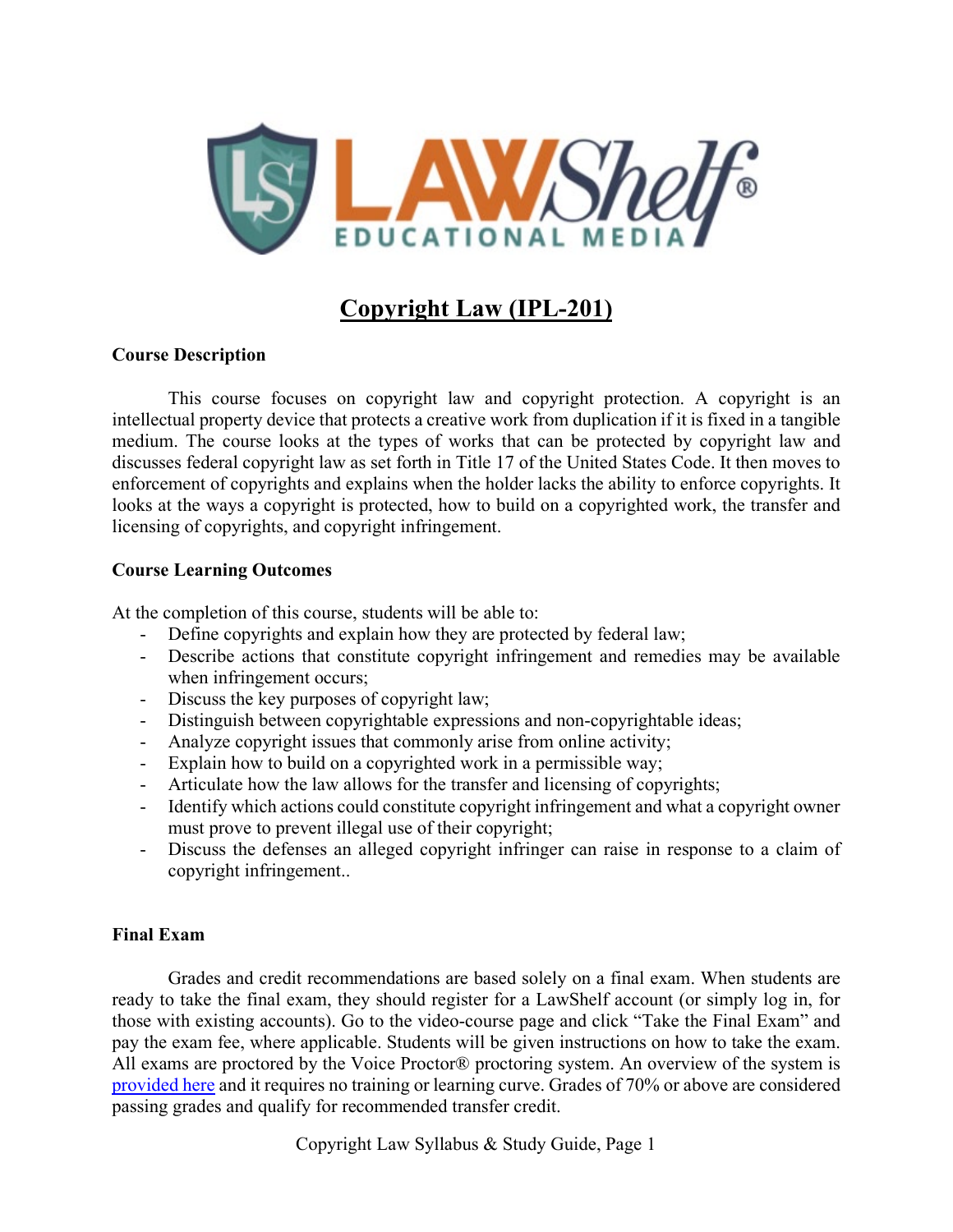The final exam is based on the video course modules. Additional resources detailed in this syllabus are helpful for background and for building greater understanding of the course materials. Inquiries can be made through the LawShelf Contact form on our website by clicking the "email us" button that appears at the bottom of most LawShelf pages. Transcripts can be ordered via Parchment, as detailed on our website.

#### **Case Studies**

Many LawShelf video courses include case studies. These do not necessarily teach new material but are meant to demonstrate how the materials covered in the course are applied by various courts. Concepts covered in the case studies are covered on the final exam, so make sure to watch the case studies before taking the exam. However, it is unnecessary to memorize the facts and details of the cases covered in these case studies.

### **Self-Quizzes**

Video-course modules and case studies feature self-quizzes that consist of practice questions on the materials covered in the videos. These questions are presented for the benefit of the student and are important to review before taking the final exam because they are similar in style and substance to the questions on the final exam. These quizzes are not graded or monitored and there is no record of how students answer these questions. Students may answer these questions as many times as they like and are encouraged to keep re-taking the quizzes until they have mastered all the questions.

## **Study Guide**

## **Introductory Videos**

These videos provide background to help students better understand the main parts of the course, which are the video-course modules below.

**Copyright Protection: Can a Joke be Copyrighted? [https://lawshelf.com/shortvideoscontentview/copyright-protection-can-a-joke-be](https://lawshelf.com/shortvideoscontentview/copyright-protection-can-a-joke-be-copyrighted/)[copyrighted/](https://lawshelf.com/shortvideoscontentview/copyright-protection-can-a-joke-be-copyrighted/)**

**Copyright Protection: What Can Be Protected and What Cannot Be Protected [https://lawshelf.com/shortvideoscontentview/copyright-protection-what-can-be-protected](https://lawshelf.com/shortvideoscontentview/copyright-protection-what-can-be-protected-and-what-cannot-be-protected/)[and-what-cannot-be-protected/](https://lawshelf.com/shortvideoscontentview/copyright-protection-what-can-be-protected-and-what-cannot-be-protected/)**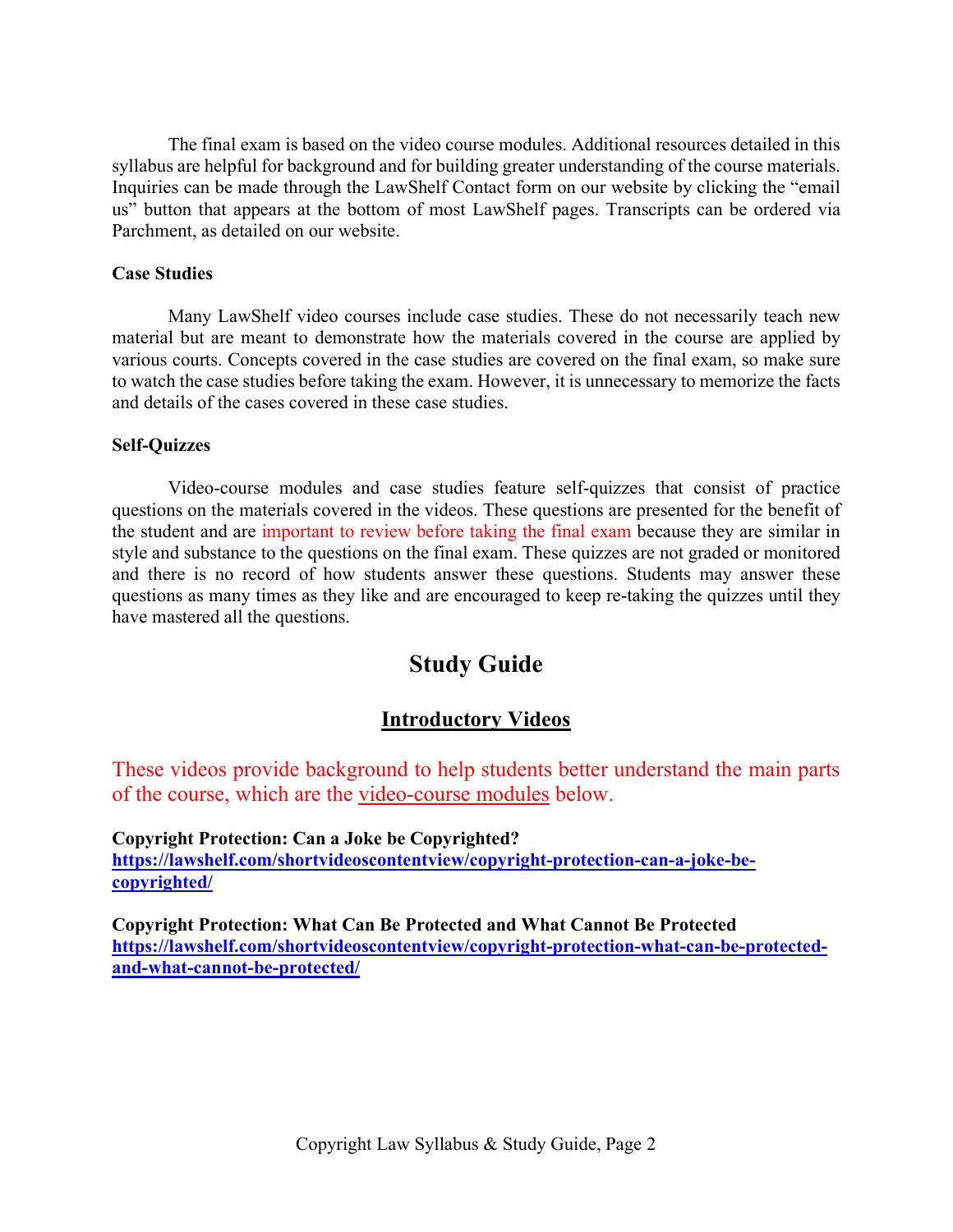## **Courseware Readings**

These courseware readings provide background to help students better understand the main parts of the course, which are the video-course modules below.

**Read the following sections of "Foundations of Law" [courseware:](https://lawshelf.com/coursewareview)**

**Patents, Trademarks & Copyrights**

**Introduction to Intellectual Property**

- o **What is Intellectual Property**
- o **The Scope of Protection Offered by Intellectual Property Law**
- o **History and Sources of Intellectual Property Law**
- o **Governing Law, Courts and Agencies**
- <sup>o</sup> **Jurisdiction and Venue in Cases of Intellectual Property and Remedies Available**
- **Copyrights Part 1**
	- o **The Concept & History of Copyright and Sources of Law**
	- o **Distinguishing Copyrights from Rights in Other Property**
	- o **What Can be Copyrighted?**
	- o **Initial Ownership and Section 201**

### **Copyrights Part 2**

- o **Logistics of Ownership & Registered Copyrights**
- o **Music, Movies and Computer Software Copyrights**
- o **Exclusive Rights Granted Under Title 17, Section 106**
- o **Copyright Infringement & Remedies (Title 17, Chapter 5)**
- o **Licensing & Assignment Agreements**
- o **Fair Use Doctrine (Title 17, Section 107)**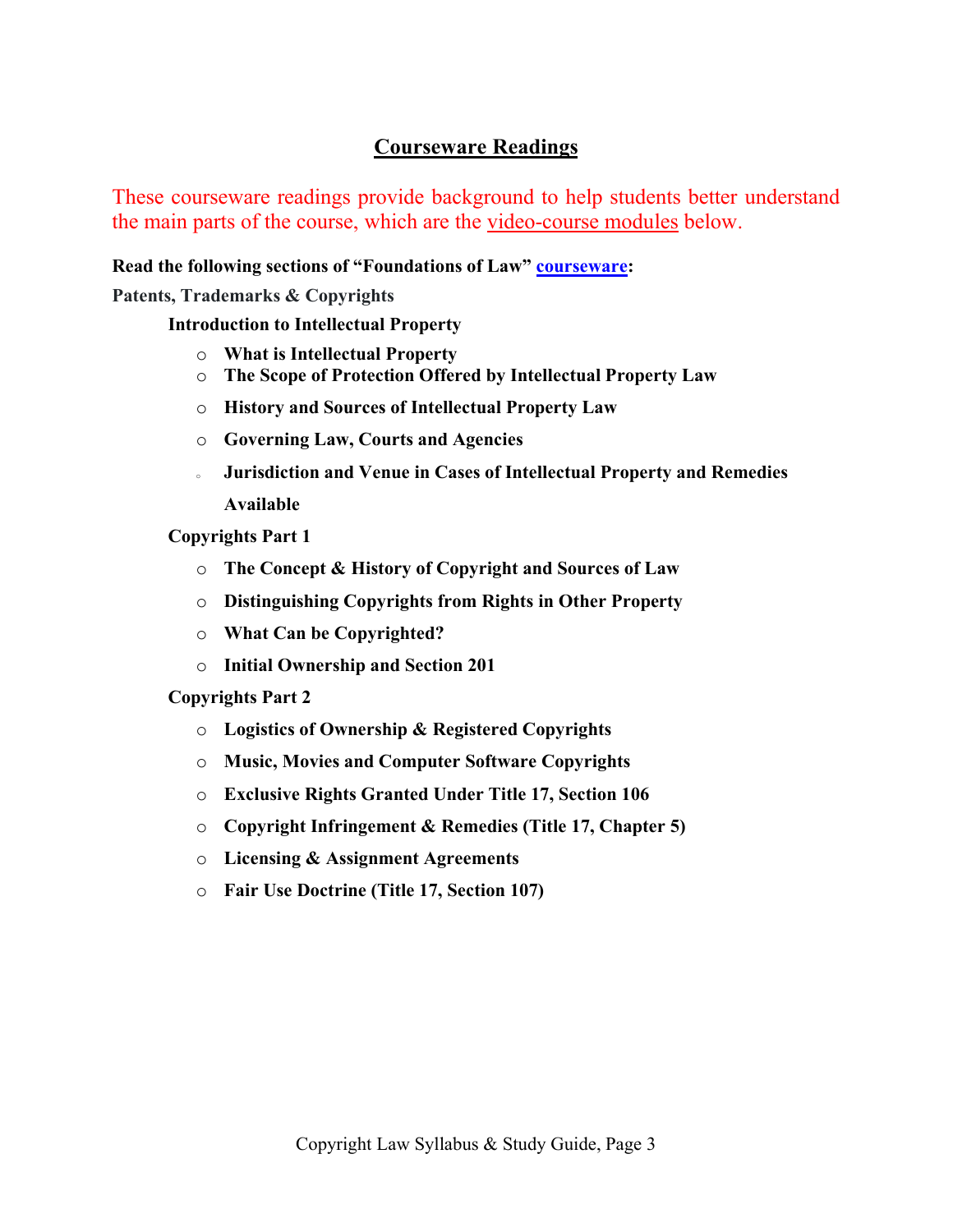## **Video Course Modules**

These videos constitute the main part of the course and are they sources of the questions on the final exam.

**<https://lawshelf.com/videocoursescontentview/copyright-law>**

- **Part 1, Module 1: Introduction to Copyrights and Their Functions**
- **Part 1 Module 2: Unprotected "Ideas" vs. Copyrightable Tangible Expressions**
- **Part 1, Module 3: Copyright Protection for Digital Content**
- **Part 1, Module 4: Copyright Duration, Renewal and Termination**
- **Part 1, Module 5: The Process of Securing Copyright Protection**
- **Part 2, Module 1: Work Made for Hire Doctrine**
- **Part 2, Module 2: Building on Copyrighted Works**
- **Part 2, Module 3: Fair Use and the Public Domain**
- **Part 2, Module 4: Transferring, Licensing, and Registering Copyrights**
- **Part 2, Module 5: Copyright Enforcement**

**Case Study: Healthcare Advocates v. Harding, Earley, Follmer & Frailey**